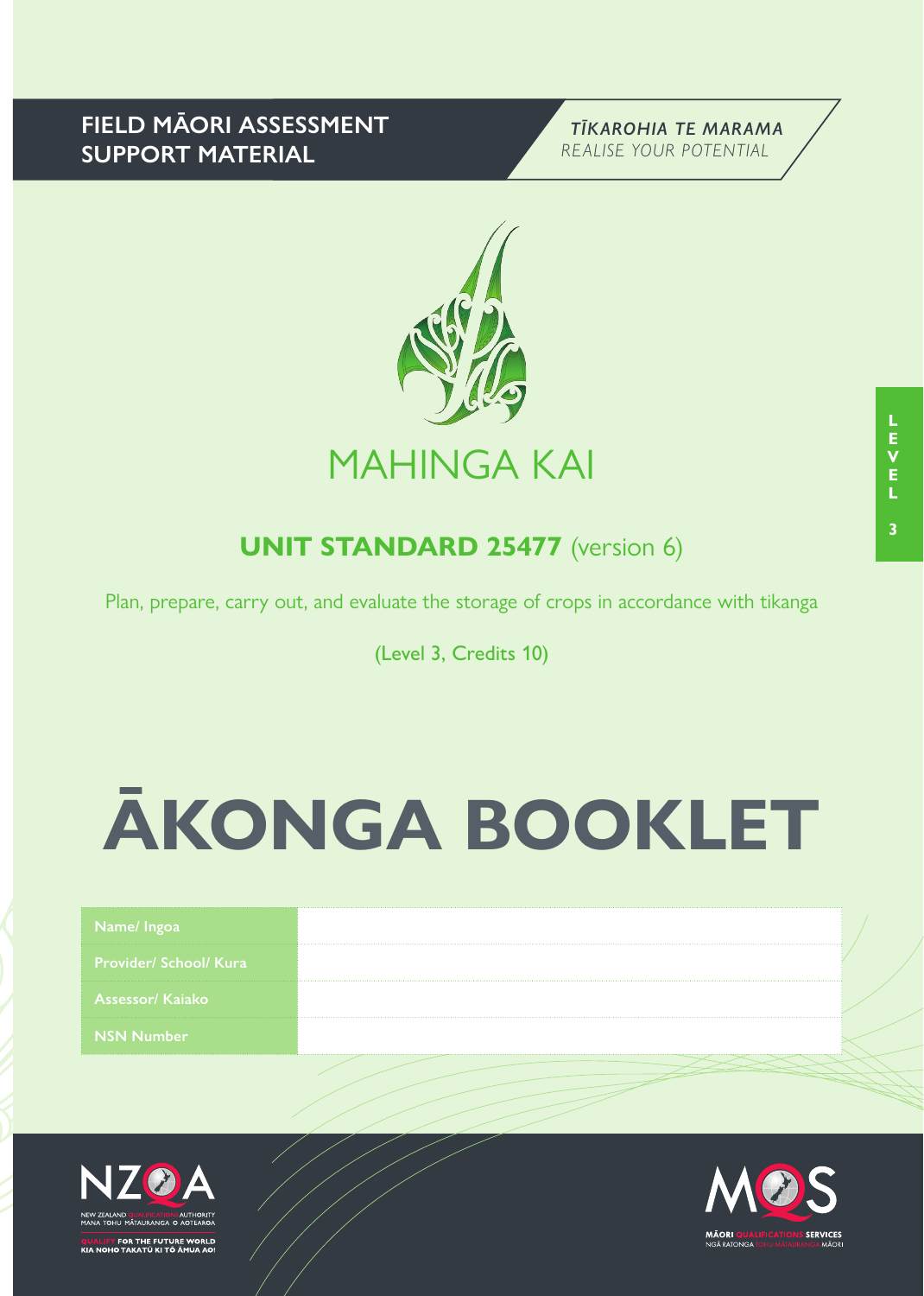

#### Tēnā koe

This is your assessment booklet for Whakamahi Whenua unit standard 25477: Plan, prepare, carry out, and evaluate the storage of crops in accordance with tikanga

## **Assessment criteria**

### **Paetae/Achieved**

There are FOUR assessment tasks for this standard that you must correctly complete to be awarded the credits.

#### **Instructions**

For this unit standard, you will:

- Develop a storage plan.
- Prepare the storage bed.
- Carry out the storage of a crops and the maintenance of the propagation bed and the crop.
- Write an evaluation report on the production of the crop.

If you have completed unit standard 25469 you and your whānau, hapū or hapori may choose a crop from your instruction manual

#### **Referencing**

Please remember to reference where you get your information from for this task. You may talk to your kaiako/assessor about how to reference and/or use the examples below.

#### **EXAMPLES OF REFERENCING STYLES**

#### 1 **Book**

King, M. (2000). *Wrestling with the angel: A life of Janet Frame*. Auckland, New Zealand: Viking.

#### 2 **Course handout/Lecture notes (electronic version)**

Archard, S., Merry, R., & Nicholson, C. (2011). Karakia and waiata [PowerPoint slides]. Retrieved from TEPS757-11B (NET): Communities of Learners website: http://elearn.waikato.ac.nz/mod/resource/view.php?id=174650.

#### 3 **Film**

Māori Television (Producer). (2016). Iwi Anthems, Series 2 Episode 5 [video file]. Retrieved from: http://www. maoritelevision.com/tv/shows/iwi-anthems/S02E005/iwi-anthems-series-2-episode-5.

#### 4 **Magazine/Newspaper article – popular/trade/general interest**

Fox, D. (2015, 15 September). Viewpoint: Not one more acre. *Mana*. Retrieved from: http://www.mana.co.nz/ heritage/viewpoint.html.

5 **Personal Communication (letters, telephone conversations, emails, personal interviews, private social networking) – no reference list entry required (not recoverable); however, for quoting or citing in text**

J. Jackson, personal communication, March 12, 2011.

#### 6 **Webpage**

**L E V E**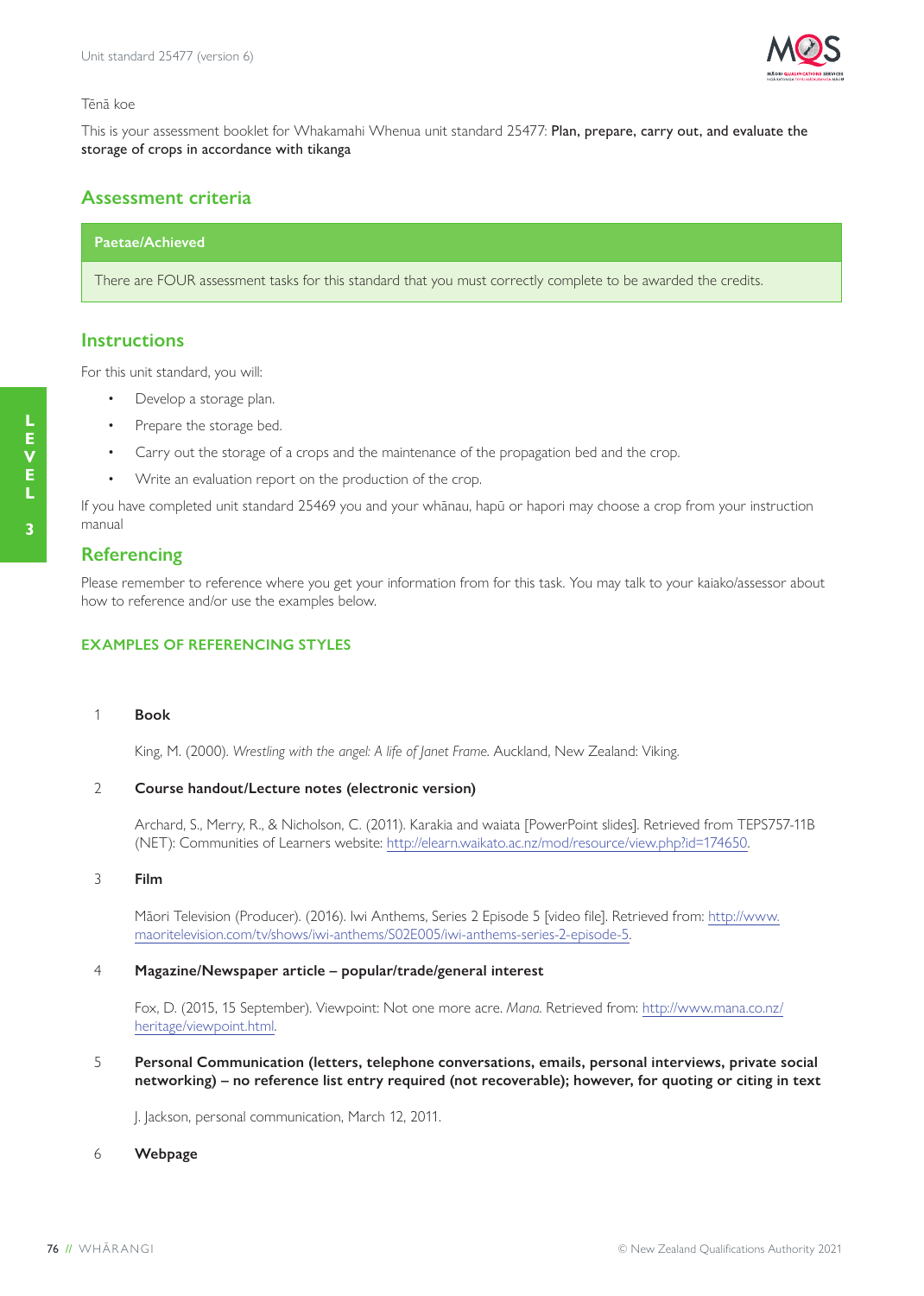

New Zealand Trade and Enterprise. (n.d.). Agribusiness. Retrieved from https://www.nzte.govt.nz/en/export/marketresearch/agribusiness/.

## **Conditions**

- All activities must be correctly completed before credits are awarded.
- You and your pouako/assessor will discuss your choice of presentation method and resources (e.g. computer, cameras etc).
- Activities must be completed in class time only however the gathering of information may take place whenever the opportunity arises.
- Your pouako/assessor will discuss with you the processes for reassessment.
- Your pouako may arrange access to internet or libraries, to marae, art galleries, and museums.
- You may work in pairs or groups however you will be assessed individually.

## **Resources**

• Pouako handouts, camera for photographs, folders etc to keep information in.

## **Authenticity**

As per NZQA requirements, all work submitted for assessment must be produced by you.

You may work with and learn from others to gather information from a variety of sources. However, your kaiako/assessor must be clear that the work to be assessed has been processed and produced by you.

To help manage authenticity of your work, you will need to use your own words (and provide references).

If you have any pātai, or are unsure about anything, talk to your kaiako/assessor.

For further information, please refer to the following link:

https://www.nzqa.govt.nz/providers-partners/assessment-and-moderation-of-standards/assessment-of-standards/genericresources/authenticity/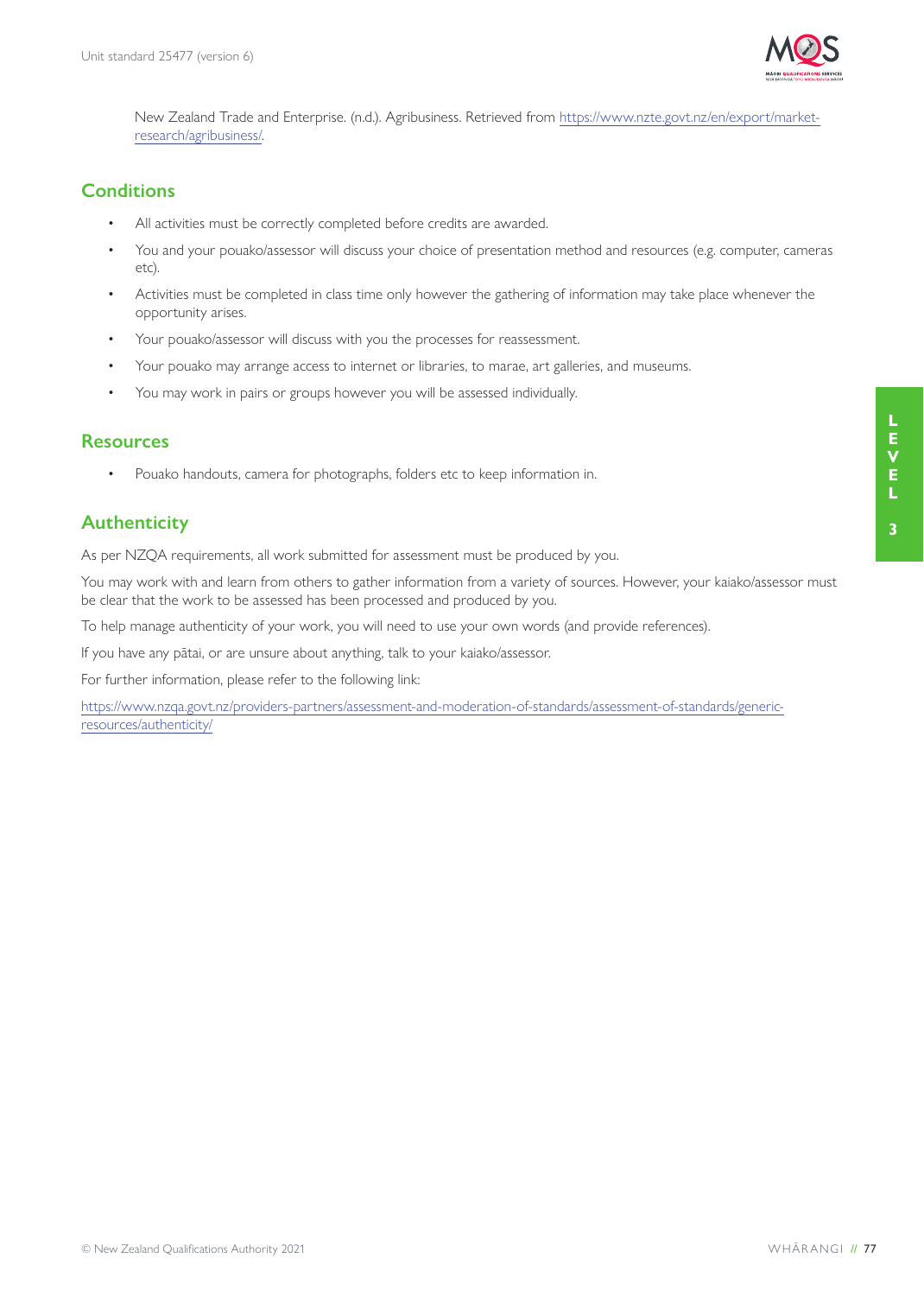

## **ĀKONGA ASSESSMENT & TASK SHEETS**



**Outcome 1 Plan the storage of crops in accordance with tikanga and crop requirements.**

## **Assessment Task 1**

| In consultation with your whanau, hapu or hapori.                                                       |
|---------------------------------------------------------------------------------------------------------|
| Develop a plan for the storage of TWO crops in accordance with:<br>crops requirements, and<br>$\bullet$ |
| local tikanga.<br>$\bullet$                                                                             |
| ONE storage practice that may include but is not limited to $-$                                         |
| indoor, or<br>$\bullet$                                                                                 |
| outdoor.<br>$\bullet$                                                                                   |
| TWO storage methods that may include but is not limited to $-$                                          |
| mahiti<br>$\bullet$                                                                                     |
| curing<br>$\bullet$                                                                                     |
| elevated<br>$\bullet$                                                                                   |
| rua.<br>$\bullet$                                                                                       |
| A forecast for at least TWO deviations to the plan that may include but is not limited to -             |
| crop diseases<br>$\bullet$                                                                              |
| moisture<br>$\bullet$                                                                                   |
| temperature.<br>$\bullet$                                                                               |
|                                                                                                         |

*Present your plan to the whānau, hapū or hapori for their approval.*